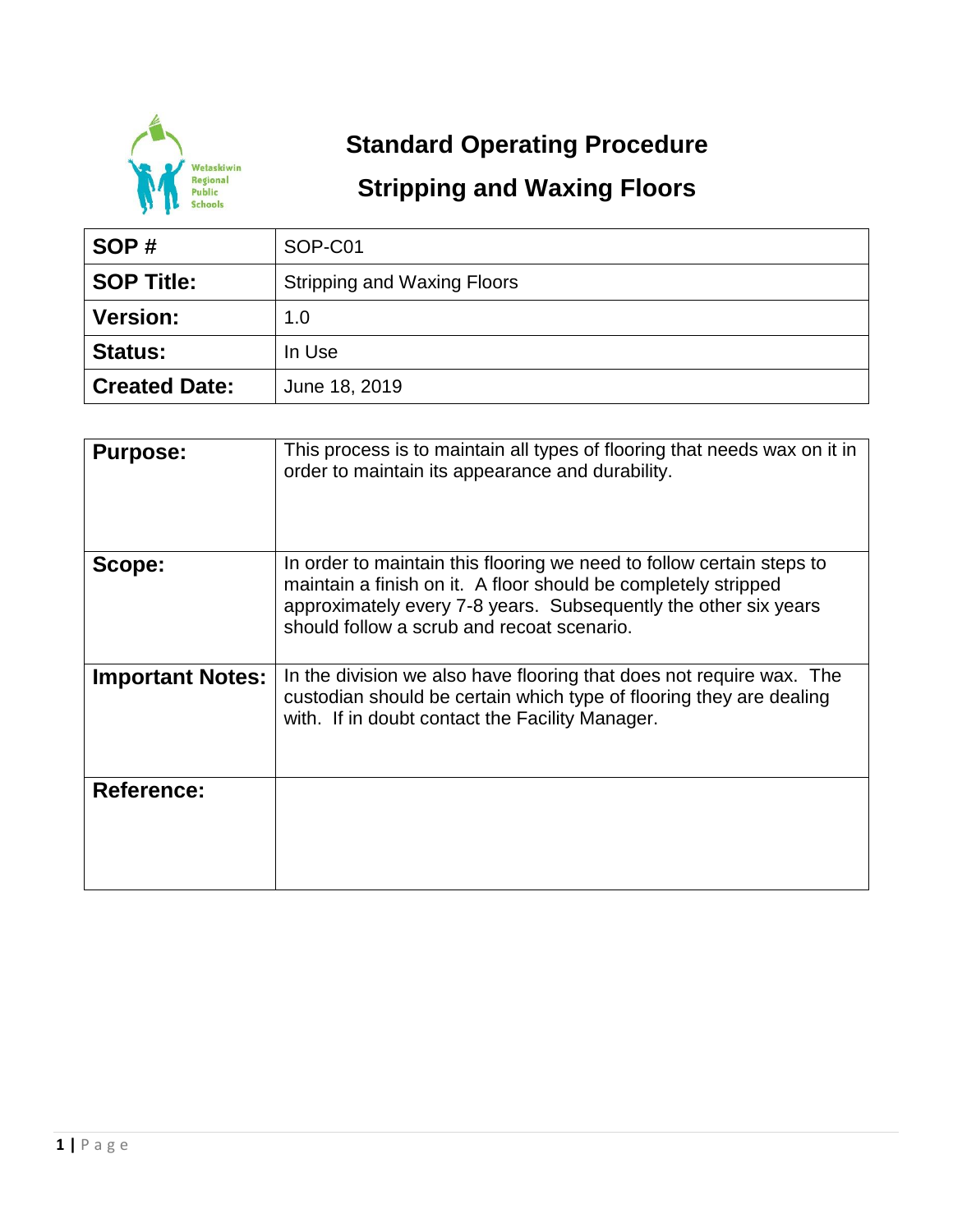| <b>Terms Used/Introduced in this SOP</b> |                                                                                                                                                                                                                                      |  |  |  |  |
|------------------------------------------|--------------------------------------------------------------------------------------------------------------------------------------------------------------------------------------------------------------------------------------|--|--|--|--|
| Term:                                    | <b>Definition:</b>                                                                                                                                                                                                                   |  |  |  |  |
| <b>Auto scrubber</b>                     | If you have this type of machine, use it to clean the floors prior to<br>stripping, this is the most effective way to remove grit from the floors.<br>This machine can also be used to clean and vacuum up stripper and<br>water.    |  |  |  |  |
| <b>Swing machine</b>                     | This type of machine is key to removing wax from the floor, using a black<br>pad for stripping and a blue pad for scrub and recoat.                                                                                                  |  |  |  |  |
| <b>Separate Mops</b><br>and Buckets      | One is used to apply the properly mixed stripper solution, one for clean<br>water and one for neutralizer.                                                                                                                           |  |  |  |  |
| Wax bucket and<br>flat mop               | Used to apply wax, one full mop pad will do a twenty-foot section, the<br>sieve on the bucket is only used when a small amount of wax is needed.<br>The flat mop will cover any swirls on the subsequent pass.                       |  |  |  |  |
| <b>Scraper</b>                           | Used to agitate and remove old wax from flooring; heavy build-up will<br>need to be scraped to remove it prior to recoating.                                                                                                         |  |  |  |  |
| <b>Floor Stripper</b>                    | Used to chemically remove wax from flooring. Proper dilution is key,<br>always use the same measurement amount, never mix measurements<br>(litre to litre, gallon to gallon)<br>3:1 means 1 gallon of stripper to 3 gallons of water |  |  |  |  |
| <b>Wax and Sealer</b>                    | Designed to protect flooring from debris and furniture.                                                                                                                                                                              |  |  |  |  |
|                                          |                                                                                                                                                                                                                                      |  |  |  |  |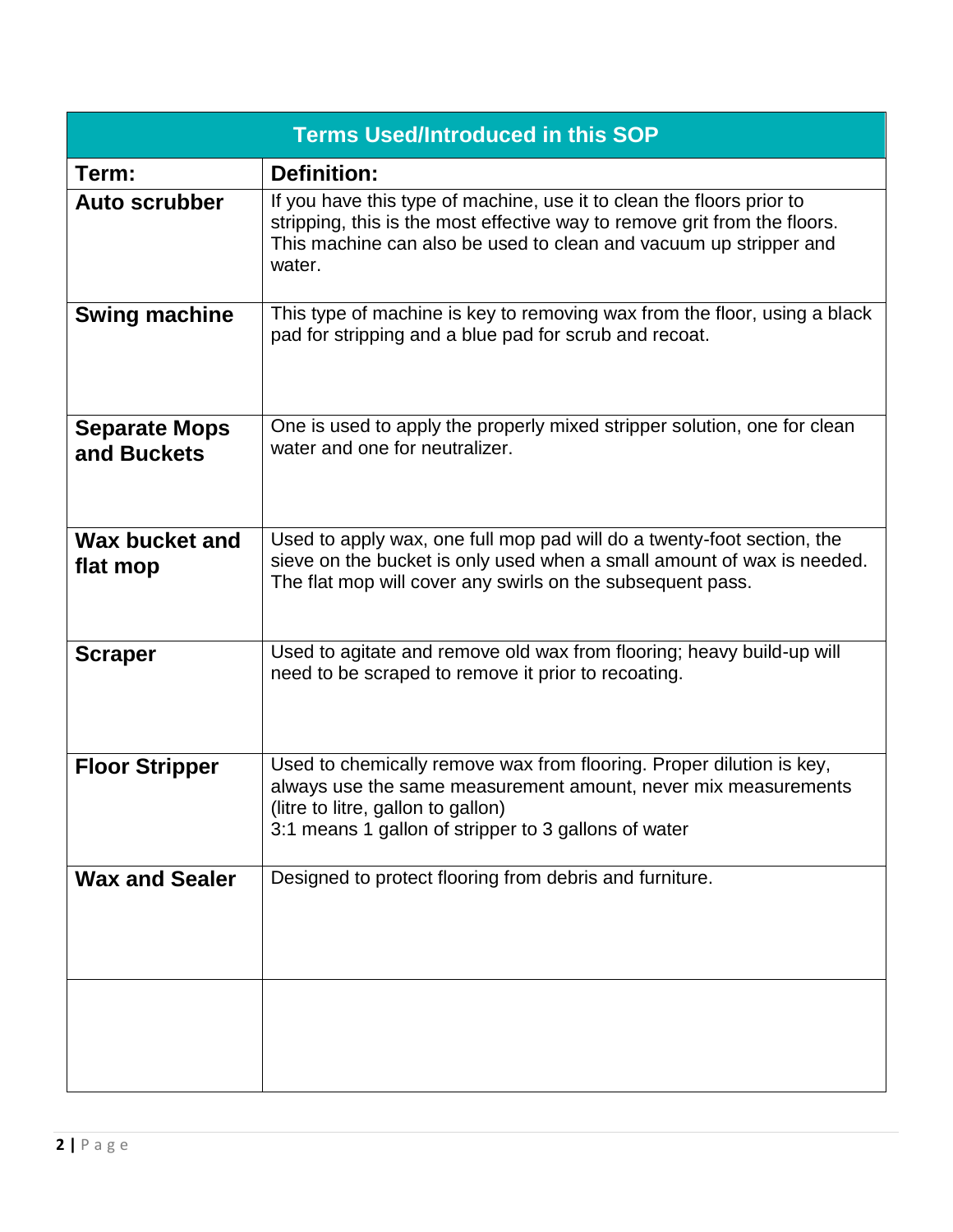| <b>Roles and Responsibilities</b> |                                                                                                                                                                                                         |  |  |  |  |
|-----------------------------------|---------------------------------------------------------------------------------------------------------------------------------------------------------------------------------------------------------|--|--|--|--|
| <b>Owners:</b>                    | <b>Responsibility:</b>                                                                                                                                                                                  |  |  |  |  |
| <b>Custodian</b>                  | To strip and recoat the floors in a timely manner on breaks in the school<br>year.                                                                                                                      |  |  |  |  |
| <b>Facility Manager</b>           | To supply custodians with the proper products to preform task of<br>stripping and waxing floors. To provide them with training and<br>documentation on how to perform this task safely and efficiently. |  |  |  |  |
|                                   |                                                                                                                                                                                                         |  |  |  |  |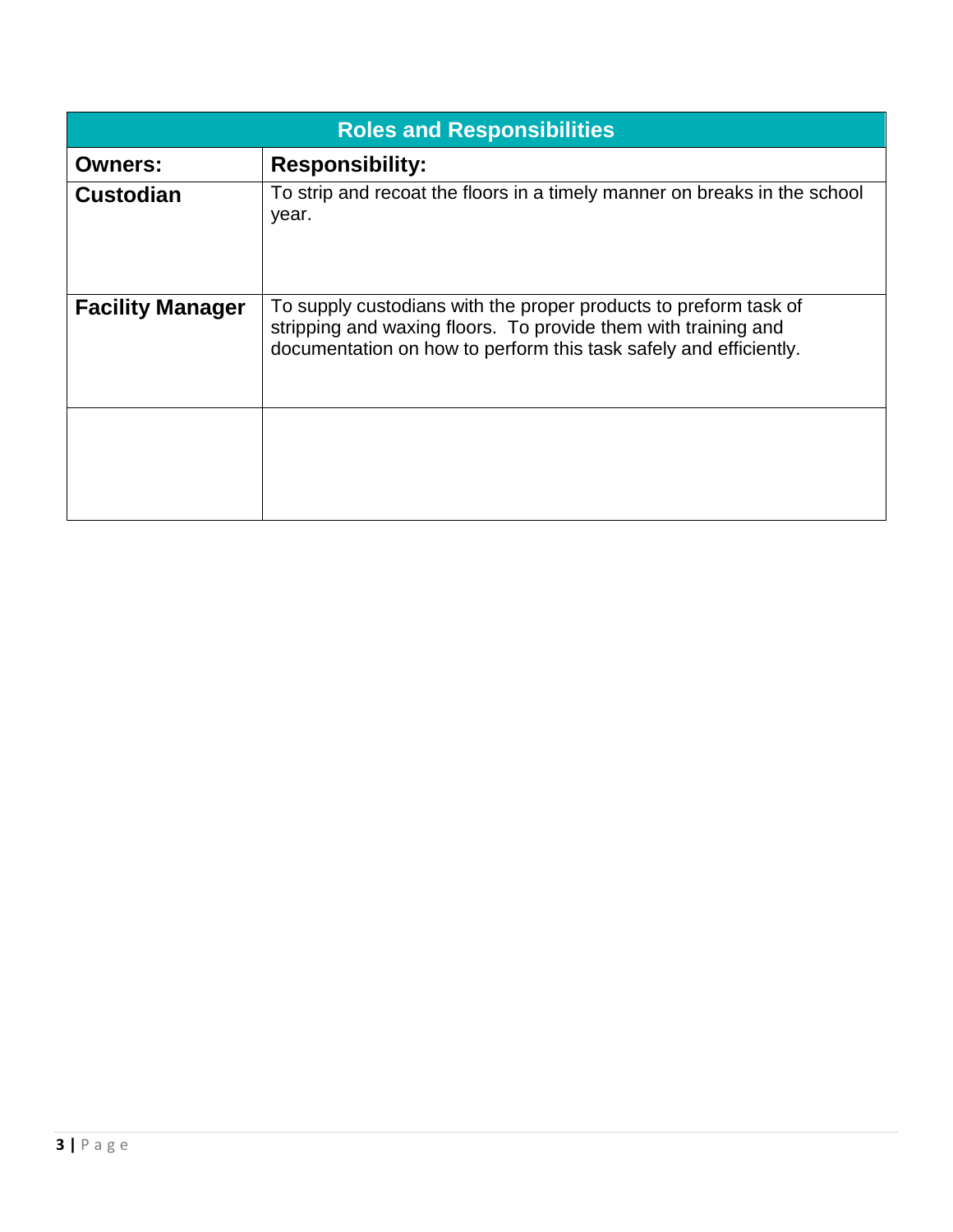| <b>Procedure Definitions</b>            |                                                                                             |  |  |
|-----------------------------------------|---------------------------------------------------------------------------------------------|--|--|
| <b>Equipment and</b><br><b>Tools:</b>   | Auto Scrubber, Mop, pail, Swing machine, Wax bucket, Scraper, Trac<br>mates, wet dry vacuum |  |  |
| <b>Safety</b><br><b>Considerations:</b> | Proper footwear<br>Trac mates<br>Proper ventilation<br>Eyewear<br>Gloves                    |  |  |
|                                         |                                                                                             |  |  |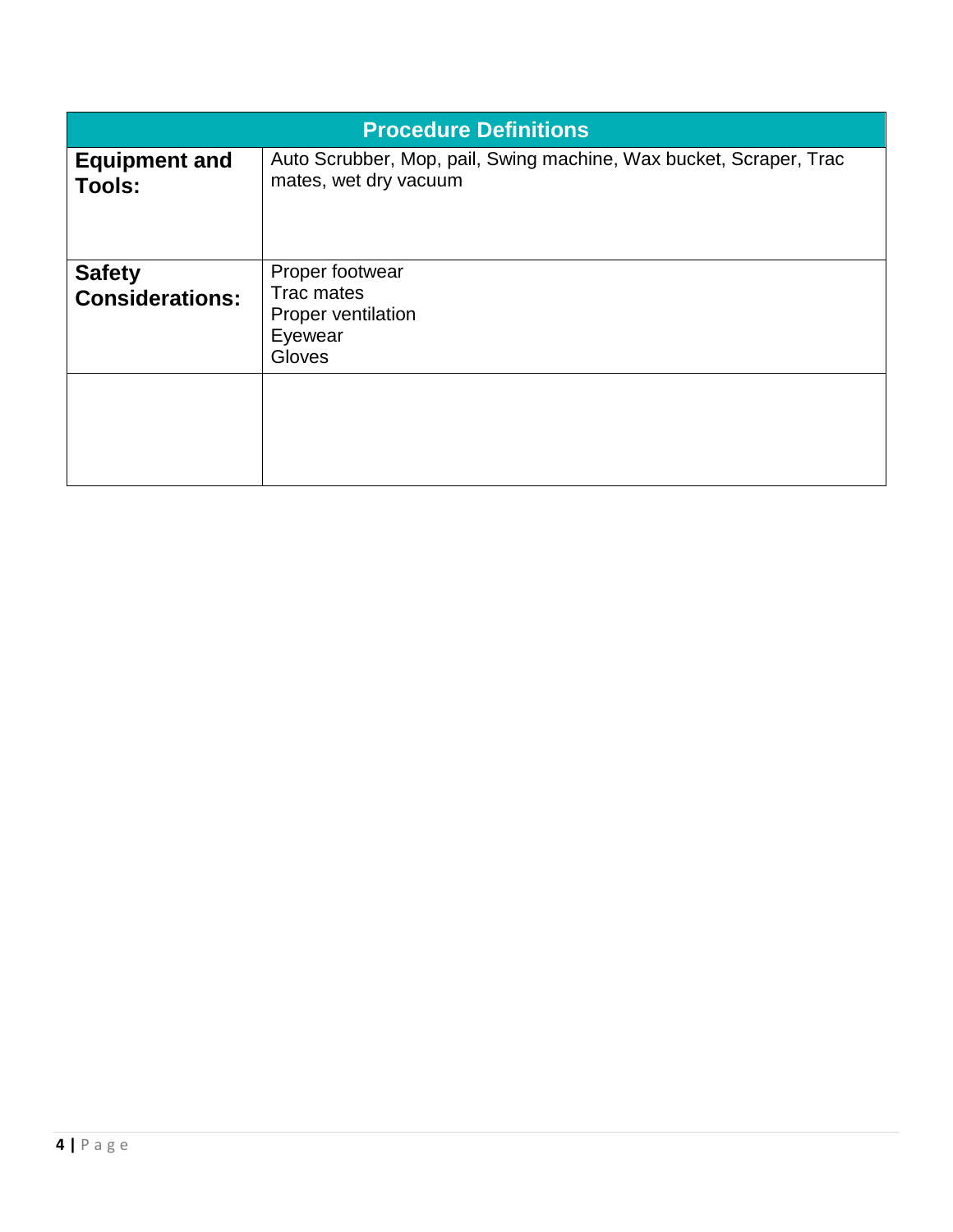| <b>Step by Step Procedures</b> |                                                                                                                                                                                                                                                                                                                                                                                                                                                                                                                                                                                                                                                                                                                                                                                                                                                                                                                                                                                                                                                                                                                                                                                                                                                                                                                                                                                                                                                                                                                                                                                                                                                                                                                                                                                                                                                                    |  |  |  |  |
|--------------------------------|--------------------------------------------------------------------------------------------------------------------------------------------------------------------------------------------------------------------------------------------------------------------------------------------------------------------------------------------------------------------------------------------------------------------------------------------------------------------------------------------------------------------------------------------------------------------------------------------------------------------------------------------------------------------------------------------------------------------------------------------------------------------------------------------------------------------------------------------------------------------------------------------------------------------------------------------------------------------------------------------------------------------------------------------------------------------------------------------------------------------------------------------------------------------------------------------------------------------------------------------------------------------------------------------------------------------------------------------------------------------------------------------------------------------------------------------------------------------------------------------------------------------------------------------------------------------------------------------------------------------------------------------------------------------------------------------------------------------------------------------------------------------------------------------------------------------------------------------------------------------|--|--|--|--|
| Who:                           | <b>Steps</b>                                                                                                                                                                                                                                                                                                                                                                                                                                                                                                                                                                                                                                                                                                                                                                                                                                                                                                                                                                                                                                                                                                                                                                                                                                                                                                                                                                                                                                                                                                                                                                                                                                                                                                                                                                                                                                                       |  |  |  |  |
| <b>Custodian</b>               | 1. The classroom should be completely emptied and the floor should<br>be dust mopped and mopped or auto scrubbed if machine is<br>available. Remove any loose items that may have a chance to fall<br>off of shelves or get in the way of any procedures.                                                                                                                                                                                                                                                                                                                                                                                                                                                                                                                                                                                                                                                                                                                                                                                                                                                                                                                                                                                                                                                                                                                                                                                                                                                                                                                                                                                                                                                                                                                                                                                                          |  |  |  |  |
| <b>Custodian</b>               | 2. The floor stripper should be measured out in a mop bucket as<br>specified on the label. Usually at 3:1(3 parts water to 1 part<br>stripper.<br>3. The room being stripped should be broken down into 3 or 4<br>sections in order to keep working the product. The stripper should<br>be put down on the floor using a mop very liberally making sure<br>the area remains wet. It should be left for 20 minutes to start<br>lifting the old wax off the floor.<br>4. At 10 minutes use the mop or a scraper to agitate the soap, this<br>will start separating the wax from the floor. Remember to keep<br>enough stripper on the surface to keep it wet. If lots of wax on the<br>floor repeat and let sit another 20 minutes and agitate again.<br>5. Let sit another 10 minutes and then use swing machine with black<br>pad and run over entire area going back and forth in small<br>increments, 5 times in the same scrub area. As you are doing this<br>if areas you have gone over start getting dry you can add water to<br>keep them wet.<br>6. Use the wet dry vac to pick up all of the stripping solution.<br>7. Flood with water and pick up all again with wet dry vac or auto<br>scrubber.<br>8. Repeat on other sections of room.<br>9. Auto scrub room again with clean water, if the wax has been<br>totally removed from the floor, if not, re-strip any trouble areas and<br>proceed to step 10.<br>10. Use one tablet or package of neutralizer in a mop bucket and mop<br>on covering entire area.<br>11. Let completely dry and observe the floor is completely clean.<br>12. Use wax bucket and flat mop to apply wax.<br>13. You can do up to 3 coats in one day with a minimum of 1 hour in<br>between coats depending on humidity.<br>14. Ideally two coats of sealer followed by six of wax but can be up to<br>eight coats of wax. |  |  |  |  |